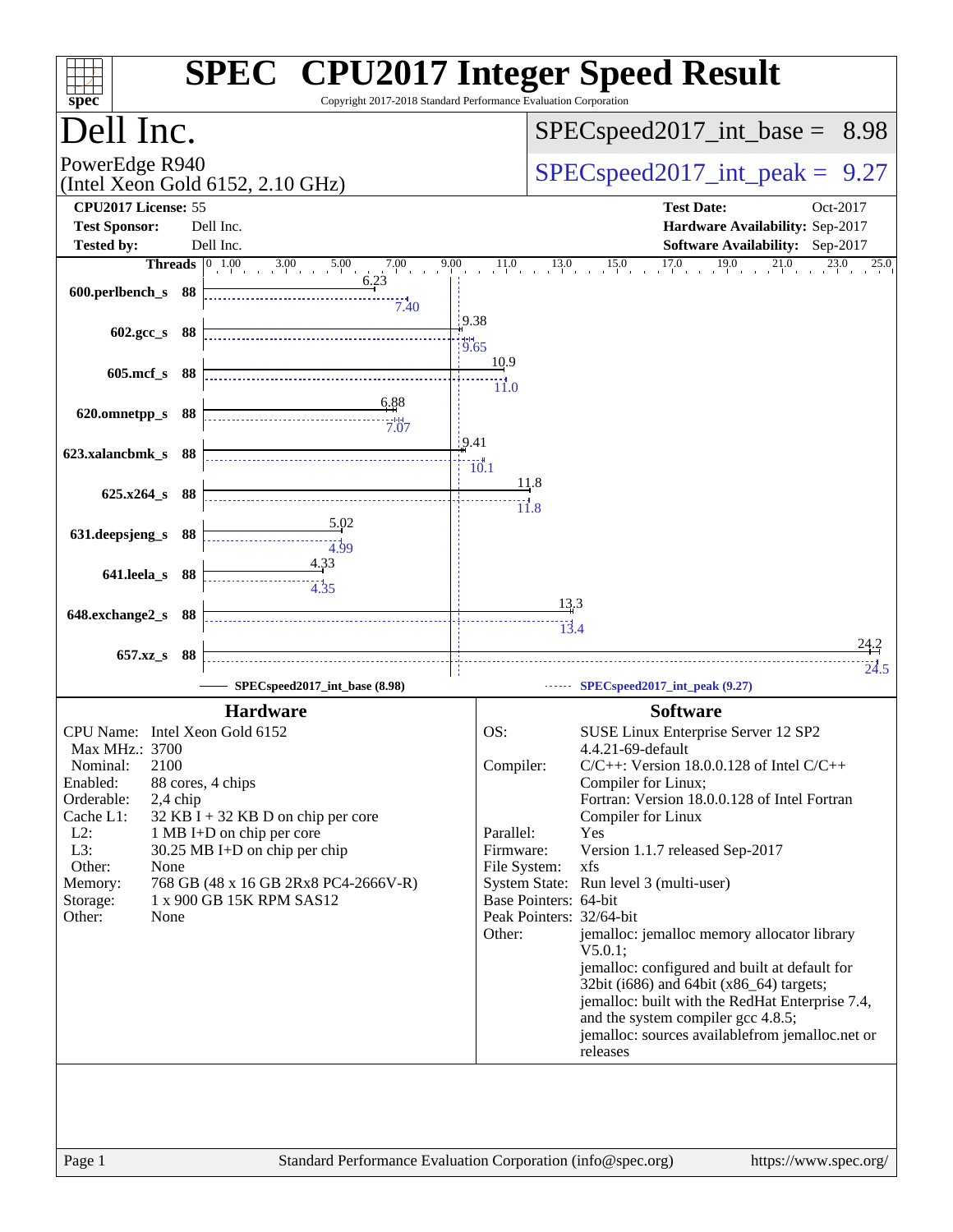

Copyright 2017-2018 Standard Performance Evaluation Corporation

## Dell Inc.

## $SPECspeed2017\_int\_base = 8.98$

(Intel Xeon Gold 6152, 2.10 GHz)

PowerEdge R940<br>  $SPEC speed2017$  int\_peak = 9.27

**[CPU2017 License:](http://www.spec.org/auto/cpu2017/Docs/result-fields.html#CPU2017License)** 55 **[Test Date:](http://www.spec.org/auto/cpu2017/Docs/result-fields.html#TestDate)** Oct-2017 **[Test Sponsor:](http://www.spec.org/auto/cpu2017/Docs/result-fields.html#TestSponsor)** Dell Inc. **[Hardware Availability:](http://www.spec.org/auto/cpu2017/Docs/result-fields.html#HardwareAvailability)** Sep-2017 **[Tested by:](http://www.spec.org/auto/cpu2017/Docs/result-fields.html#Testedby)** Dell Inc. **[Software Availability:](http://www.spec.org/auto/cpu2017/Docs/result-fields.html#SoftwareAvailability)** Sep-2017

#### **[Results Table](http://www.spec.org/auto/cpu2017/Docs/result-fields.html#ResultsTable)**

|                                     | <b>Base</b>    |                |       |                |       | <b>Peak</b>    |       |                |                |              |                |              |                |              |
|-------------------------------------|----------------|----------------|-------|----------------|-------|----------------|-------|----------------|----------------|--------------|----------------|--------------|----------------|--------------|
| <b>Benchmark</b>                    | <b>Threads</b> | <b>Seconds</b> | Ratio | <b>Seconds</b> | Ratio | <b>Seconds</b> | Ratio | <b>Threads</b> | <b>Seconds</b> | <b>Ratio</b> | <b>Seconds</b> | <b>Ratio</b> | <b>Seconds</b> | <b>Ratio</b> |
| $600.$ perlbench $\mathsf{S}$       | 88             | 285            | 6.23  | 286            | 6.20  | 285            | 6.23  | 88             | 240            | 7.40         | 239            | 7.42         | 240            | 7.39         |
| $602.\text{gcc}\_\text{s}$          | 88             | 429            | 9.28  | 425            | 9.38  | 424            | 9.39  | 88             | 421            | 9.47         | 413            | 9.65         | 407            | 9.79         |
| $605$ .mcf s                        | 88             | 433            | 10.9  | 433            | 10.9  | 433            | 10.9  | 88             | 431            | 11.0         | 429            | 11.0         | 430            | <b>11.0</b>  |
| 620.omnetpp_s                       | 88             | 237            | 6.88  | 233            | 6.99  | 245            | 6.65  | 88             | 235            | 6.93         | 231            | 7.07         | 226            | 7.23         |
| 623.xalancbmk s                     | 88             | 149            | 9.51  | 151            | 9.36  | 151            | 9.41  | 88             | 140            | <b>10.1</b>  | 140            | 10.1         | 139            | 10.2         |
| 625.x264 s                          | 88             | 149            | 11.9  | 149            | 11.8  | 149            | 11.8  | 88             | 149            | 11.8         | 149            | 11.8         | 149            | 11.8         |
| 631.deepsjeng_s                     | 88             | 286            | 5.02  | 286            | 5.01  | 285            | 5.02  | 88             | 287            | 4.99         | 287            | 5.00         | 287            | 4.99         |
| 641.leela s                         | 88             | 394            | 4.33  | 394            | 4.34  | 394            | 4.33  | 88             | 392            | 4.35         | 392            | 4.35         | 392            | 4.35         |
| 648.exchange2_s                     | 88             | 221            | 13.3  | 221            | 13.3  | 219            | 13.4  | 88             | 220            | 13.4         | 220            | 3.4          | 220            | 13.4         |
| $657.xz$ s                          | 88             | 256            | 24.2  | 256            | 24.2  | 252            | 24.5  | 88             | 253            | 24.5         | 253            | 24.5         | 253            | 24.4         |
| $SPEC speed2017$ int base =<br>8.98 |                |                |       |                |       |                |       |                |                |              |                |              |                |              |

**[SPECspeed2017\\_int\\_peak =](http://www.spec.org/auto/cpu2017/Docs/result-fields.html#SPECspeed2017intpeak) 9.27**

Results appear in the [order in which they were run.](http://www.spec.org/auto/cpu2017/Docs/result-fields.html#RunOrder) Bold underlined text [indicates a median measurement](http://www.spec.org/auto/cpu2017/Docs/result-fields.html#Median).

#### **[Operating System Notes](http://www.spec.org/auto/cpu2017/Docs/result-fields.html#OperatingSystemNotes)**

Stack size set to unlimited using "ulimit -s unlimited"

#### **[General Notes](http://www.spec.org/auto/cpu2017/Docs/result-fields.html#GeneralNotes)**

Environment variables set by runcpu before the start of the run: KMP\_AFFINITY = "granularity=fine,scatter" LD\_LIBRARY\_PATH = "/home/cpu2017/lib/ia32:/home/cpu2017/lib/intel64:/home/cpu2017/je5.0.1-32:/home/cpu2017/je5.0.1-64" OMP\_STACKSIZE = "192M"

 Binaries compiled on a system with 1x Intel Core i7-4790 CPU + 32GB RAM memory using Redhat Enterprise Linux 7.4 Transparent Huge Pages enabled by default Prior to runcpu invocation Filesystem page cache synced and cleared with: sync; echo 3> /proc/sys/vm/drop\_caches

#### **[Platform Notes](http://www.spec.org/auto/cpu2017/Docs/result-fields.html#PlatformNotes)**

 BIOS settings: Logical Processor Disabled Virtualization Technology Disabled Sub NUMA Cluster Disabled System Profile set to Custom CPU Performance set to Maximum Performance C1E Disabled C States set to Autonomous Uncore Frequency set to Dynamic

**(Continued on next page)**

Page 2 Standard Performance Evaluation Corporation [\(info@spec.org\)](mailto:info@spec.org) <https://www.spec.org/>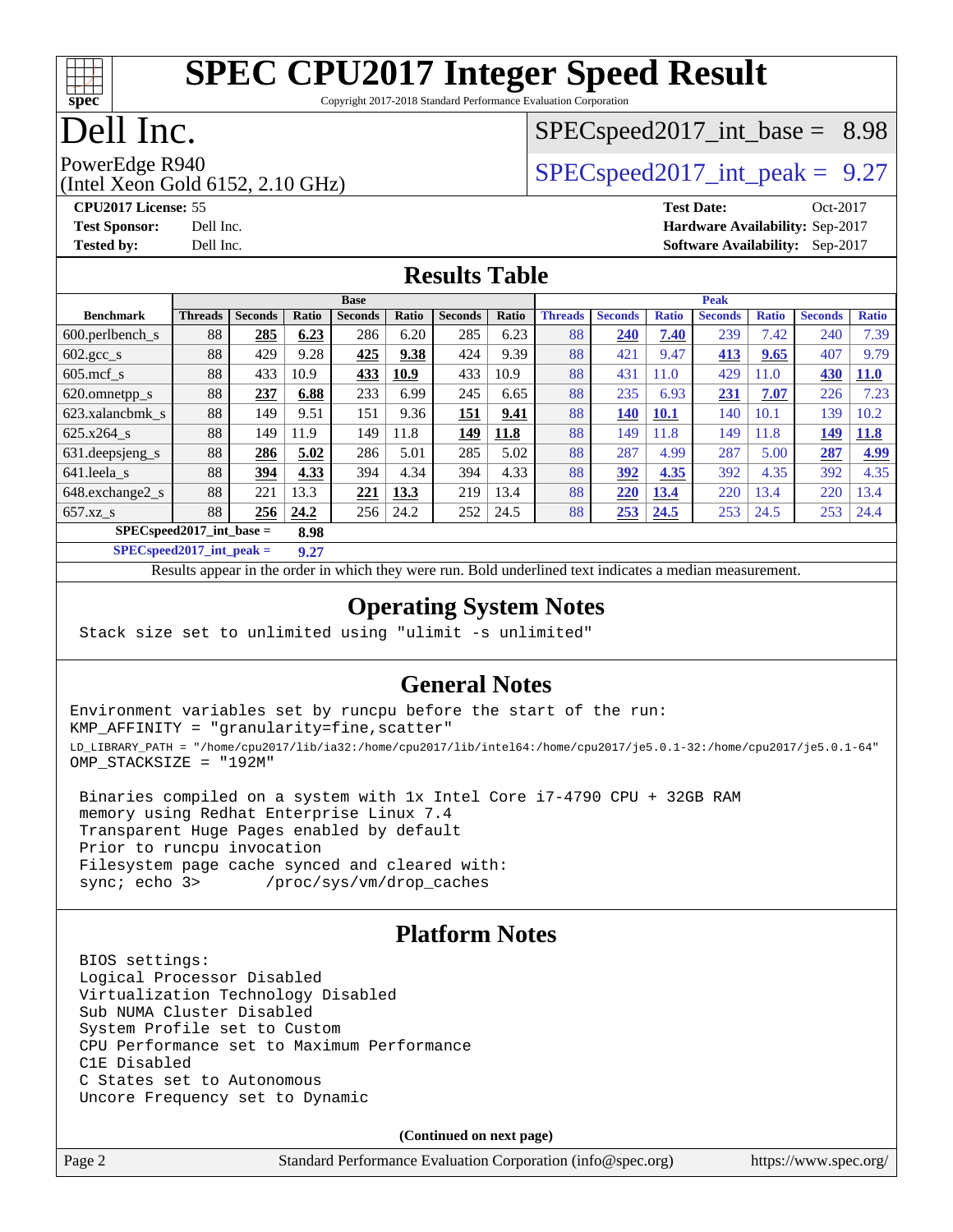

Copyright 2017-2018 Standard Performance Evaluation Corporation

## Dell Inc.

 $SPECspeed2017\_int\_base = 8.98$ 

(Intel Xeon Gold 6152, 2.10 GHz)

PowerEdge R940<br>  $SPEC speed2017$  int\_peak = 9.27

**[Tested by:](http://www.spec.org/auto/cpu2017/Docs/result-fields.html#Testedby)** Dell Inc. **[Software Availability:](http://www.spec.org/auto/cpu2017/Docs/result-fields.html#SoftwareAvailability)** Sep-2017

**[CPU2017 License:](http://www.spec.org/auto/cpu2017/Docs/result-fields.html#CPU2017License)** 55 **[Test Date:](http://www.spec.org/auto/cpu2017/Docs/result-fields.html#TestDate)** Oct-2017 **[Test Sponsor:](http://www.spec.org/auto/cpu2017/Docs/result-fields.html#TestSponsor)** Dell Inc. **[Hardware Availability:](http://www.spec.org/auto/cpu2017/Docs/result-fields.html#HardwareAvailability)** Sep-2017

#### **[Platform Notes \(Continued\)](http://www.spec.org/auto/cpu2017/Docs/result-fields.html#PlatformNotes)**

Page 3 Standard Performance Evaluation Corporation [\(info@spec.org\)](mailto:info@spec.org) <https://www.spec.org/> Memory Patrol Scrub Disabled Energy Efficiency Policy set to Performance CPU Interconnect Bus Link Power Management Disabled PCI ASPM L1 Link Power Management Disabled Sysinfo program /home/cpu2017/bin/sysinfo Rev: r5797 of 2017-06-14 96c45e4568ad54c135fd618bcc091c0f running on linux-apb2 Thu Oct 19 15:43:05 2017 SUT (System Under Test) info as seen by some common utilities. For more information on this section, see <https://www.spec.org/cpu2017/Docs/config.html#sysinfo> From /proc/cpuinfo model name : Intel(R) Xeon(R) Gold 6152 CPU @ 2.10GHz 4 "physical id"s (chips) 88 "processors" cores, siblings (Caution: counting these is hw and system dependent. The following excerpts from /proc/cpuinfo might not be reliable. Use with caution.) cpu cores : 22 siblings : 22 physical 0: cores 0 1 2 3 4 5 8 9 10 11 12 16 17 18 19 20 21 24 25 26 27 28 physical 1: cores 0 1 2 3 4 5 8 9 10 11 12 16 17 18 19 20 21 24 25 26 27 28 physical 2: cores 0 1 2 3 4 5 8 9 10 11 12 16 17 18 19 20 21 24 25 26 27 28 physical 3: cores 0 1 2 3 4 5 8 9 10 11 12 16 17 18 19 20 21 24 25 26 27 28 From lscpu: Architecture: x86\_64 CPU op-mode(s): 32-bit, 64-bit Byte Order: Little Endian  $CPU(s):$  88 On-line CPU(s) list: 0-87 Thread(s) per core: 1 Core(s) per socket: 22 Socket(s): 4 NUMA node(s): 4 Vendor ID: GenuineIntel CPU family: 6 Model: 85 Model name: Intel(R) Xeon(R) Gold 6152 CPU @ 2.10GHz Stepping: 4 CPU MHz: 2095.087 BogoMIPS: 4190.17 Virtualization: VT-x L1d cache: 32K<br>
L1i cache: 32K  $L1i$  cache: L2 cache: 1024K L3 cache: 30976K **(Continued on next page)**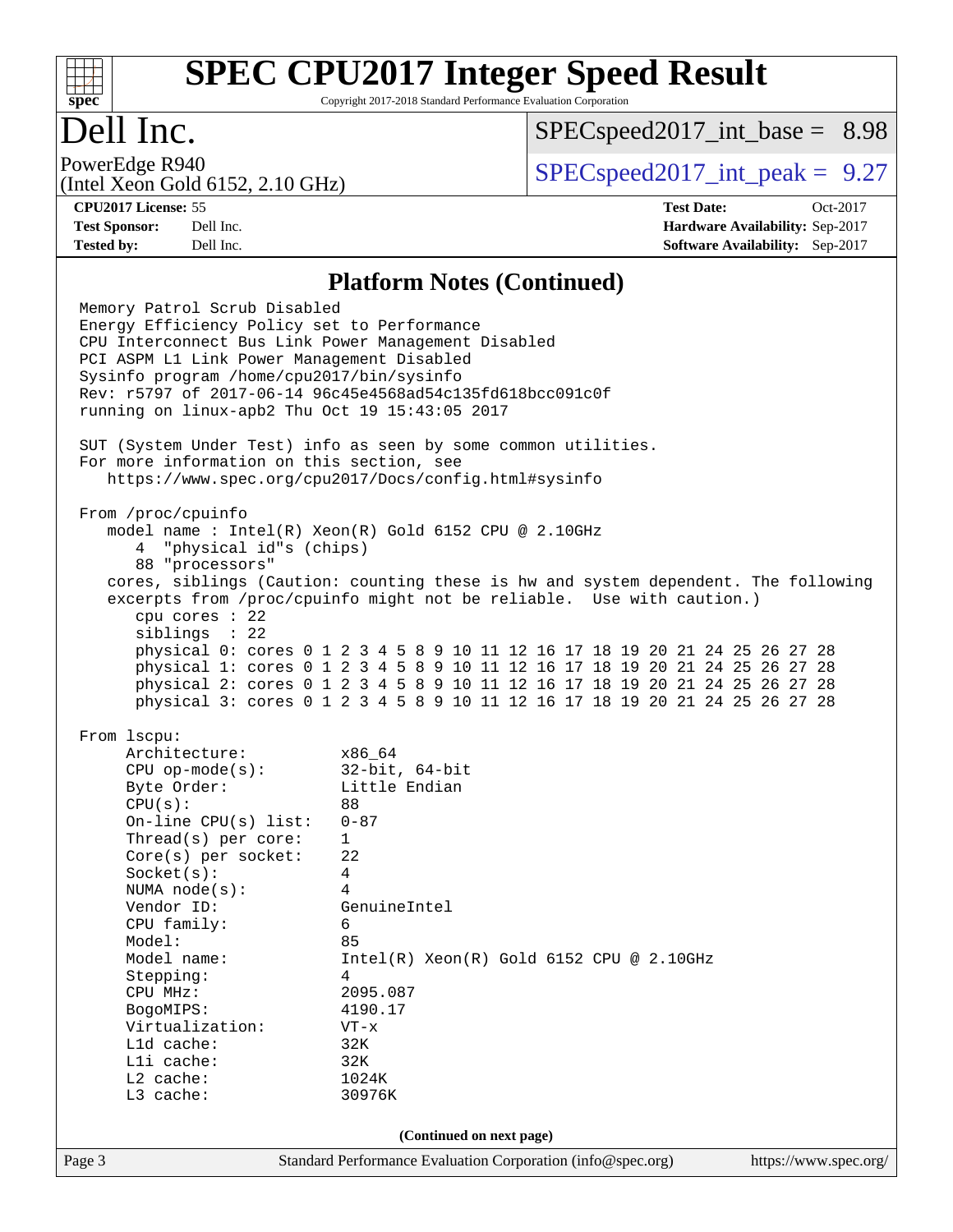

Copyright 2017-2018 Standard Performance Evaluation Corporation

### Dell Inc.

 $SPECspeed2017\_int\_base = 8.98$ 

(Intel Xeon Gold 6152, 2.10 GHz)

PowerEdge R940<br>  $SPEC speed2017$  int\_peak = 9.27

**[Tested by:](http://www.spec.org/auto/cpu2017/Docs/result-fields.html#Testedby)** Dell Inc. **[Software Availability:](http://www.spec.org/auto/cpu2017/Docs/result-fields.html#SoftwareAvailability)** Sep-2017

**[CPU2017 License:](http://www.spec.org/auto/cpu2017/Docs/result-fields.html#CPU2017License)** 55 **[Test Date:](http://www.spec.org/auto/cpu2017/Docs/result-fields.html#TestDate)** Oct-2017 **[Test Sponsor:](http://www.spec.org/auto/cpu2017/Docs/result-fields.html#TestSponsor)** Dell Inc. **[Hardware Availability:](http://www.spec.org/auto/cpu2017/Docs/result-fields.html#HardwareAvailability)** Sep-2017

#### **[Platform Notes \(Continued\)](http://www.spec.org/auto/cpu2017/Docs/result-fields.html#PlatformNotes)**

 NUMA node0 CPU(s): 0,4,8,12,16,20,24,28,32,36,40,44,48,52,56,60,64,68,72,76,80,84 NUMA node1 CPU(s): 1,5,9,13,17,21,25,29,33,37,41,45,49,53,57,61,65,69,73,77,81,85 NUMA node2 CPU(s): 2,6,10,14,18,22,26,30,34,38,42,46,50,54,58,62,66,70,74,78,82,86 NUMA node3 CPU(s): 3,7,11,15,19,23,27,31,35,39,43,47,51,55,59,63,67,71,75,79,83,87 Flags: fpu vme de pse tsc msr pae mce cx8 apic sep mtrr pge mca cmov pat pse36 clflush dts acpi mmx fxsr sse sse2 ss ht tm pbe syscall nx pdpe1gb rdtscp lm constant\_tsc art arch\_perfmon pebs bts rep\_good nopl xtopology nonstop\_tsc aperfmperf eagerfpu pni pclmulqdq dtes64 monitor ds\_cpl vmx smx est tm2 ssse3 sdbg fma cx16 xtpr pdcm pcid dca sse4\_1 sse4\_2 x2apic movbe popcnt tsc\_deadline\_timer aes xsave avx f16c rdrand lahf\_lm abm 3dnowprefetch ida arat epb pln pts dtherm intel\_pt tpr\_shadow vnmi flexpriority ept vpid fsgsbase tsc\_adjust bmi1 hle avx2 smep bmi2 erms invpcid rtm cqm mpx avx512f avx512dq rdseed adx smap clflushopt clwb avx512cd avx512bw avx512vl xsaveopt xsavec xgetbv1 cqm\_llc cqm\_occup\_llc /proc/cpuinfo cache data cache size : 30976 KB From numactl --hardware WARNING: a numactl 'node' might or might not correspond to a physical chip. available: 4 nodes (0-3) node 0 cpus: 0 4 8 12 16 20 24 28 32 36 40 44 48 52 56 60 64 68 72 76 80 84 node 0 size: 192119 MB node 0 free: 191409 MB node 1 cpus: 1 5 9 13 17 21 25 29 33 37 41 45 49 53 57 61 65 69 73 77 81 85 node 1 size: 193521 MB node 1 free: 192979 MB node 2 cpus: 2 6 10 14 18 22 26 30 34 38 42 46 50 54 58 62 66 70 74 78 82 86 node 2 size: 193521 MB node 2 free: 192976 MB node 3 cpus: 3 7 11 15 19 23 27 31 35 39 43 47 51 55 59 63 67 71 75 79 83 87 node 3 size: 193518 MB node 3 free: 192945 MB node distances: node 0 1 2 3 0: 10 21 21 21 1: 21 10 21 21 2: 21 21 10 21 3: 21 21 21 10 From /proc/meminfo MemTotal: 791225344 kB HugePages\_Total: 0 Hugepagesize: 2048 kB **(Continued on next page)**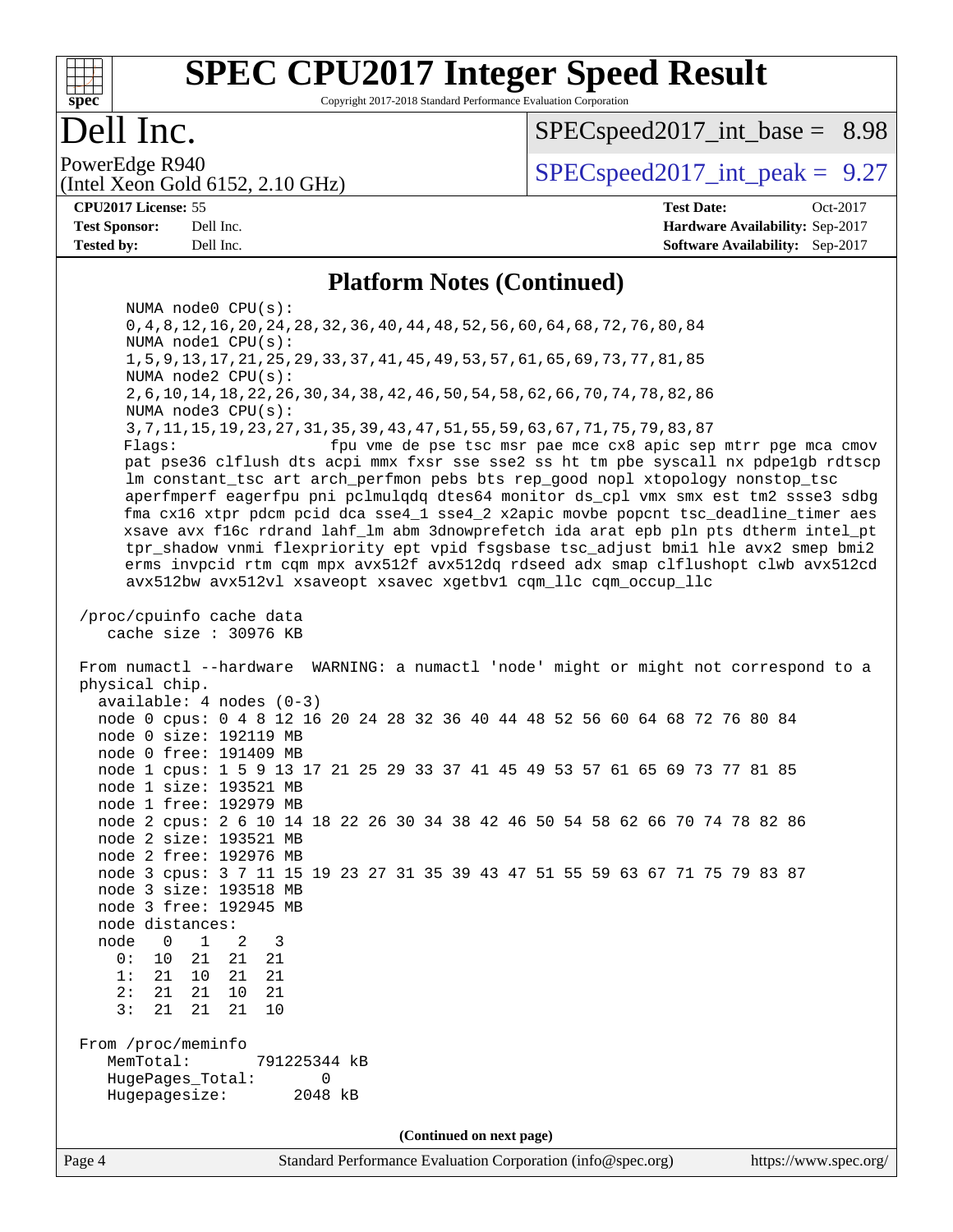#### $+\ +$ **[spec](http://www.spec.org/)**

# **[SPEC CPU2017 Integer Speed Result](http://www.spec.org/auto/cpu2017/Docs/result-fields.html#SPECCPU2017IntegerSpeedResult)**

Copyright 2017-2018 Standard Performance Evaluation Corporation

## Dell Inc.

 $SPECspeed2017\_int\_base = 8.98$ 

(Intel Xeon Gold 6152, 2.10 GHz)

PowerEdge R940<br>  $SPEC speed2017$  int\_peak = 9.27

**[CPU2017 License:](http://www.spec.org/auto/cpu2017/Docs/result-fields.html#CPU2017License)** 55 **[Test Date:](http://www.spec.org/auto/cpu2017/Docs/result-fields.html#TestDate)** Oct-2017 **[Test Sponsor:](http://www.spec.org/auto/cpu2017/Docs/result-fields.html#TestSponsor)** Dell Inc. **[Hardware Availability:](http://www.spec.org/auto/cpu2017/Docs/result-fields.html#HardwareAvailability)** Sep-2017 **[Tested by:](http://www.spec.org/auto/cpu2017/Docs/result-fields.html#Testedby)** Dell Inc. **[Software Availability:](http://www.spec.org/auto/cpu2017/Docs/result-fields.html#SoftwareAvailability)** Sep-2017

#### **[Platform Notes \(Continued\)](http://www.spec.org/auto/cpu2017/Docs/result-fields.html#PlatformNotes)**

Page 5 Standard Performance Evaluation Corporation [\(info@spec.org\)](mailto:info@spec.org) <https://www.spec.org/> /usr/bin/lsb\_release -d SUSE Linux Enterprise Server 12 SP2 From /etc/\*release\* /etc/\*version\* SuSE-release: SUSE Linux Enterprise Server 12 (x86\_64) VERSION = 12 PATCHLEVEL = 2 # This file is deprecated and will be removed in a future service pack or release. # Please check /etc/os-release for details about this release. os-release: NAME="SLES" VERSION="12-SP2" VERSION\_ID="12.2" PRETTY\_NAME="SUSE Linux Enterprise Server 12 SP2" ID="sles" ANSI\_COLOR="0;32" CPE\_NAME="cpe:/o:suse:sles:12:sp2" uname -a: Linux linux-apb2 4.4.21-69-default #1 SMP Tue Oct 25 10:58:20 UTC 2016 (9464f67) x86\_64 x86\_64 x86\_64 GNU/Linux run-level 3 Oct 19 15:42 SPEC is set to: /home/cpu2017 Filesystem Type Size Used Avail Use% Mounted on /dev/sda4 xfs 796G 17G 779G 3% /home Additional information from dmidecode follows. WARNING: Use caution when you interpret this section. The 'dmidecode' program reads system data which is "intended to allow hardware to be accurately determined", but the intent may not be met, as there are frequent changes to hardware, firmware, and the "DMTF SMBIOS" standard. BIOS Dell Inc. 1.1.7 08/10/2017 Memory: 12x 002C00B3002C 18ASF2G72PDZ-2G6D1 16 GB 2 rank 2666 12x 00AD00B300AD HMA82GR7AFR8N-VK 16 GB 2 rank 2666 24x 00CE063200CE M393A2K43BB1-CTD 16 GB 2 rank 2666 (End of data from sysinfo program) **[Compiler Version Notes](http://www.spec.org/auto/cpu2017/Docs/result-fields.html#CompilerVersionNotes)** ============================================================================== CC  $600.perlbench$  s(base)  $602.qcc$  s(base)  $605.mcf$  s(base)  $625.x264$  s(base, **(Continued on next page)**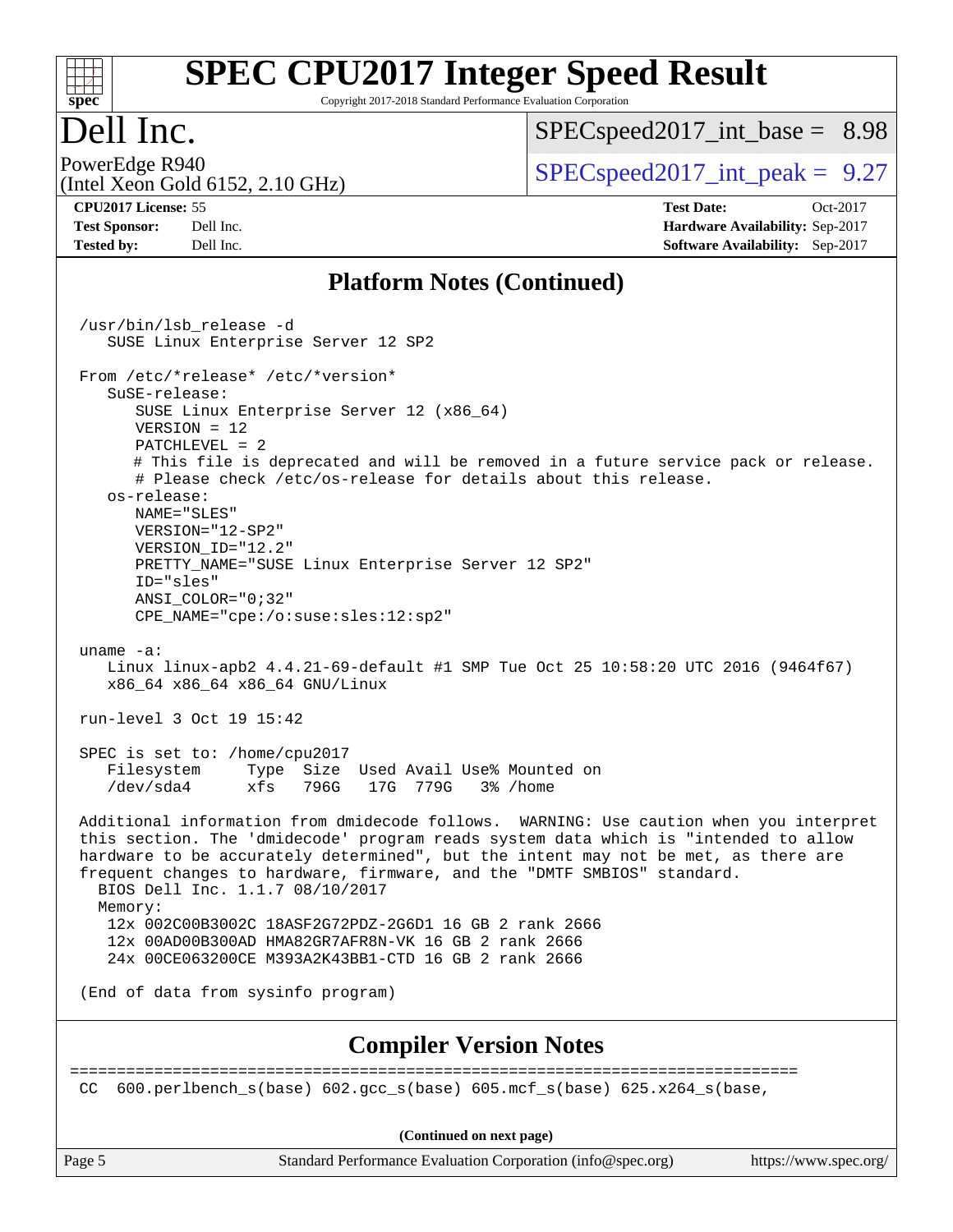

Copyright 2017-2018 Standard Performance Evaluation Corporation

## Dell Inc.

[SPECspeed2017\\_int\\_base =](http://www.spec.org/auto/cpu2017/Docs/result-fields.html#SPECspeed2017intbase) 8.98

PowerEdge R940<br>(Intel Xeon Gold 6152, 2.10 GHz)

 $SPEC speed2017\_int\_peak = 9.27$ 

| <b>CPU2017 License: 55</b> |  |
|----------------------------|--|

**[CPU2017 License:](http://www.spec.org/auto/cpu2017/Docs/result-fields.html#CPU2017License)** 55 **[Test Date:](http://www.spec.org/auto/cpu2017/Docs/result-fields.html#TestDate)** Oct-2017 **[Test Sponsor:](http://www.spec.org/auto/cpu2017/Docs/result-fields.html#TestSponsor)** Dell Inc. **[Hardware Availability:](http://www.spec.org/auto/cpu2017/Docs/result-fields.html#HardwareAvailability)** Sep-2017 **[Tested by:](http://www.spec.org/auto/cpu2017/Docs/result-fields.html#Testedby)** Dell Inc. **[Software Availability:](http://www.spec.org/auto/cpu2017/Docs/result-fields.html#SoftwareAvailability)** Sep-2017

#### **[Compiler Version Notes \(Continued\)](http://www.spec.org/auto/cpu2017/Docs/result-fields.html#CompilerVersionNotes)**

## **[Base Compiler Invocation](http://www.spec.org/auto/cpu2017/Docs/result-fields.html#BaseCompilerInvocation)**

[C benchmarks](http://www.spec.org/auto/cpu2017/Docs/result-fields.html#Cbenchmarks): [icc](http://www.spec.org/cpu2017/results/res2017q4/cpu2017-20171114-00614.flags.html#user_CCbase_intel_icc_18.0_66fc1ee009f7361af1fbd72ca7dcefbb700085f36577c54f309893dd4ec40d12360134090235512931783d35fd58c0460139e722d5067c5574d8eaf2b3e37e92)

[C++ benchmarks:](http://www.spec.org/auto/cpu2017/Docs/result-fields.html#CXXbenchmarks) [icpc](http://www.spec.org/cpu2017/results/res2017q4/cpu2017-20171114-00614.flags.html#user_CXXbase_intel_icpc_18.0_c510b6838c7f56d33e37e94d029a35b4a7bccf4766a728ee175e80a419847e808290a9b78be685c44ab727ea267ec2f070ec5dc83b407c0218cded6866a35d07)

[Fortran benchmarks](http://www.spec.org/auto/cpu2017/Docs/result-fields.html#Fortranbenchmarks): [ifort](http://www.spec.org/cpu2017/results/res2017q4/cpu2017-20171114-00614.flags.html#user_FCbase_intel_ifort_18.0_8111460550e3ca792625aed983ce982f94888b8b503583aa7ba2b8303487b4d8a21a13e7191a45c5fd58ff318f48f9492884d4413fa793fd88dd292cad7027ca)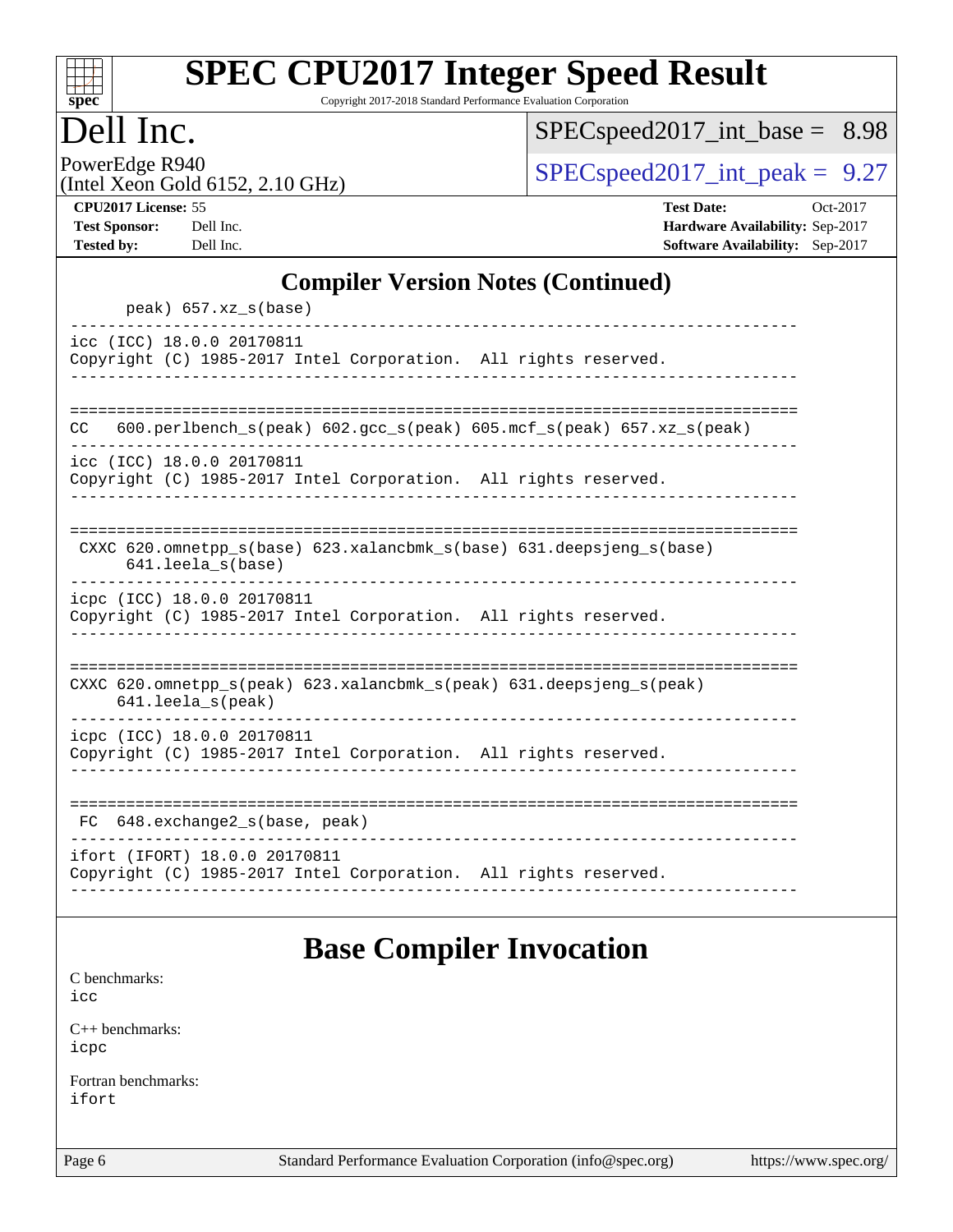

Copyright 2017-2018 Standard Performance Evaluation Corporation

### Dell Inc.

 $SPECspeed2017\_int\_base = 8.98$ 

(Intel Xeon Gold 6152, 2.10 GHz)

PowerEdge R940<br>  $SPEC speed2017$  int peak = 9.27

**[CPU2017 License:](http://www.spec.org/auto/cpu2017/Docs/result-fields.html#CPU2017License)** 55 **[Test Date:](http://www.spec.org/auto/cpu2017/Docs/result-fields.html#TestDate)** Oct-2017 **[Test Sponsor:](http://www.spec.org/auto/cpu2017/Docs/result-fields.html#TestSponsor)** Dell Inc. **[Hardware Availability:](http://www.spec.org/auto/cpu2017/Docs/result-fields.html#HardwareAvailability)** Sep-2017 **[Tested by:](http://www.spec.org/auto/cpu2017/Docs/result-fields.html#Testedby)** Dell Inc. **[Software Availability:](http://www.spec.org/auto/cpu2017/Docs/result-fields.html#SoftwareAvailability)** Sep-2017

#### **[Base Portability Flags](http://www.spec.org/auto/cpu2017/Docs/result-fields.html#BasePortabilityFlags)**

 600.perlbench\_s: [-DSPEC\\_LP64](http://www.spec.org/cpu2017/results/res2017q4/cpu2017-20171114-00614.flags.html#b600.perlbench_s_basePORTABILITY_DSPEC_LP64) [-DSPEC\\_LINUX\\_X64](http://www.spec.org/cpu2017/results/res2017q4/cpu2017-20171114-00614.flags.html#b600.perlbench_s_baseCPORTABILITY_DSPEC_LINUX_X64) 602.gcc\_s: [-DSPEC\\_LP64](http://www.spec.org/cpu2017/results/res2017q4/cpu2017-20171114-00614.flags.html#suite_basePORTABILITY602_gcc_s_DSPEC_LP64) 605.mcf\_s: [-DSPEC\\_LP64](http://www.spec.org/cpu2017/results/res2017q4/cpu2017-20171114-00614.flags.html#suite_basePORTABILITY605_mcf_s_DSPEC_LP64) 620.omnetpp\_s: [-DSPEC\\_LP64](http://www.spec.org/cpu2017/results/res2017q4/cpu2017-20171114-00614.flags.html#suite_basePORTABILITY620_omnetpp_s_DSPEC_LP64) 623.xalancbmk\_s: [-DSPEC\\_LP64](http://www.spec.org/cpu2017/results/res2017q4/cpu2017-20171114-00614.flags.html#suite_basePORTABILITY623_xalancbmk_s_DSPEC_LP64) [-DSPEC\\_LINUX](http://www.spec.org/cpu2017/results/res2017q4/cpu2017-20171114-00614.flags.html#b623.xalancbmk_s_baseCXXPORTABILITY_DSPEC_LINUX) 625.x264\_s: [-DSPEC\\_LP64](http://www.spec.org/cpu2017/results/res2017q4/cpu2017-20171114-00614.flags.html#suite_basePORTABILITY625_x264_s_DSPEC_LP64) 631.deepsjeng\_s: [-DSPEC\\_LP64](http://www.spec.org/cpu2017/results/res2017q4/cpu2017-20171114-00614.flags.html#suite_basePORTABILITY631_deepsjeng_s_DSPEC_LP64) 641.leela\_s: [-DSPEC\\_LP64](http://www.spec.org/cpu2017/results/res2017q4/cpu2017-20171114-00614.flags.html#suite_basePORTABILITY641_leela_s_DSPEC_LP64) 648.exchange2\_s: [-DSPEC\\_LP64](http://www.spec.org/cpu2017/results/res2017q4/cpu2017-20171114-00614.flags.html#suite_basePORTABILITY648_exchange2_s_DSPEC_LP64) 657.xz\_s: [-DSPEC\\_LP64](http://www.spec.org/cpu2017/results/res2017q4/cpu2017-20171114-00614.flags.html#suite_basePORTABILITY657_xz_s_DSPEC_LP64)

#### **[Base Optimization Flags](http://www.spec.org/auto/cpu2017/Docs/result-fields.html#BaseOptimizationFlags)**

#### [C benchmarks](http://www.spec.org/auto/cpu2017/Docs/result-fields.html#Cbenchmarks):

[-Wl,-z,muldefs](http://www.spec.org/cpu2017/results/res2017q4/cpu2017-20171114-00614.flags.html#user_CCbase_link_force_multiple1_b4cbdb97b34bdee9ceefcfe54f4c8ea74255f0b02a4b23e853cdb0e18eb4525ac79b5a88067c842dd0ee6996c24547a27a4b99331201badda8798ef8a743f577) [-xCORE-AVX512](http://www.spec.org/cpu2017/results/res2017q4/cpu2017-20171114-00614.flags.html#user_CCbase_f-xCORE-AVX512) [-ipo](http://www.spec.org/cpu2017/results/res2017q4/cpu2017-20171114-00614.flags.html#user_CCbase_f-ipo) [-O3](http://www.spec.org/cpu2017/results/res2017q4/cpu2017-20171114-00614.flags.html#user_CCbase_f-O3) [-no-prec-div](http://www.spec.org/cpu2017/results/res2017q4/cpu2017-20171114-00614.flags.html#user_CCbase_f-no-prec-div) [-qopt-mem-layout-trans=3](http://www.spec.org/cpu2017/results/res2017q4/cpu2017-20171114-00614.flags.html#user_CCbase_f-qopt-mem-layout-trans_de80db37974c74b1f0e20d883f0b675c88c3b01e9d123adea9b28688d64333345fb62bc4a798493513fdb68f60282f9a726aa07f478b2f7113531aecce732043) [-qopenmp](http://www.spec.org/cpu2017/results/res2017q4/cpu2017-20171114-00614.flags.html#user_CCbase_qopenmp_16be0c44f24f464004c6784a7acb94aca937f053568ce72f94b139a11c7c168634a55f6653758ddd83bcf7b8463e8028bb0b48b77bcddc6b78d5d95bb1df2967) [-DSPEC\\_OPENMP](http://www.spec.org/cpu2017/results/res2017q4/cpu2017-20171114-00614.flags.html#suite_CCbase_DSPEC_OPENMP) [-L/usr/local/je5.0.1-64/lib](http://www.spec.org/cpu2017/results/res2017q4/cpu2017-20171114-00614.flags.html#user_CCbase_jemalloc_link_path64_4b10a636b7bce113509b17f3bd0d6226c5fb2346b9178c2d0232c14f04ab830f976640479e5c33dc2bcbbdad86ecfb6634cbbd4418746f06f368b512fced5394) [-ljemalloc](http://www.spec.org/cpu2017/results/res2017q4/cpu2017-20171114-00614.flags.html#user_CCbase_jemalloc_link_lib_d1249b907c500fa1c0672f44f562e3d0f79738ae9e3c4a9c376d49f265a04b9c99b167ecedbf6711b3085be911c67ff61f150a17b3472be731631ba4d0471706)

#### [C++ benchmarks:](http://www.spec.org/auto/cpu2017/Docs/result-fields.html#CXXbenchmarks)

[-Wl,-z,muldefs](http://www.spec.org/cpu2017/results/res2017q4/cpu2017-20171114-00614.flags.html#user_CXXbase_link_force_multiple1_b4cbdb97b34bdee9ceefcfe54f4c8ea74255f0b02a4b23e853cdb0e18eb4525ac79b5a88067c842dd0ee6996c24547a27a4b99331201badda8798ef8a743f577) [-xCORE-AVX512](http://www.spec.org/cpu2017/results/res2017q4/cpu2017-20171114-00614.flags.html#user_CXXbase_f-xCORE-AVX512) [-ipo](http://www.spec.org/cpu2017/results/res2017q4/cpu2017-20171114-00614.flags.html#user_CXXbase_f-ipo) [-O3](http://www.spec.org/cpu2017/results/res2017q4/cpu2017-20171114-00614.flags.html#user_CXXbase_f-O3) [-no-prec-div](http://www.spec.org/cpu2017/results/res2017q4/cpu2017-20171114-00614.flags.html#user_CXXbase_f-no-prec-div) [-qopt-mem-layout-trans=3](http://www.spec.org/cpu2017/results/res2017q4/cpu2017-20171114-00614.flags.html#user_CXXbase_f-qopt-mem-layout-trans_de80db37974c74b1f0e20d883f0b675c88c3b01e9d123adea9b28688d64333345fb62bc4a798493513fdb68f60282f9a726aa07f478b2f7113531aecce732043) [-L/usr/local/je5.0.1-64/lib](http://www.spec.org/cpu2017/results/res2017q4/cpu2017-20171114-00614.flags.html#user_CXXbase_jemalloc_link_path64_4b10a636b7bce113509b17f3bd0d6226c5fb2346b9178c2d0232c14f04ab830f976640479e5c33dc2bcbbdad86ecfb6634cbbd4418746f06f368b512fced5394) [-ljemalloc](http://www.spec.org/cpu2017/results/res2017q4/cpu2017-20171114-00614.flags.html#user_CXXbase_jemalloc_link_lib_d1249b907c500fa1c0672f44f562e3d0f79738ae9e3c4a9c376d49f265a04b9c99b167ecedbf6711b3085be911c67ff61f150a17b3472be731631ba4d0471706)

#### [Fortran benchmarks](http://www.spec.org/auto/cpu2017/Docs/result-fields.html#Fortranbenchmarks):

[-Wl,-z,muldefs](http://www.spec.org/cpu2017/results/res2017q4/cpu2017-20171114-00614.flags.html#user_FCbase_link_force_multiple1_b4cbdb97b34bdee9ceefcfe54f4c8ea74255f0b02a4b23e853cdb0e18eb4525ac79b5a88067c842dd0ee6996c24547a27a4b99331201badda8798ef8a743f577) [-xCORE-AVX512](http://www.spec.org/cpu2017/results/res2017q4/cpu2017-20171114-00614.flags.html#user_FCbase_f-xCORE-AVX512) [-ipo](http://www.spec.org/cpu2017/results/res2017q4/cpu2017-20171114-00614.flags.html#user_FCbase_f-ipo) [-O3](http://www.spec.org/cpu2017/results/res2017q4/cpu2017-20171114-00614.flags.html#user_FCbase_f-O3) [-no-prec-div](http://www.spec.org/cpu2017/results/res2017q4/cpu2017-20171114-00614.flags.html#user_FCbase_f-no-prec-div) [-qopt-mem-layout-trans=3](http://www.spec.org/cpu2017/results/res2017q4/cpu2017-20171114-00614.flags.html#user_FCbase_f-qopt-mem-layout-trans_de80db37974c74b1f0e20d883f0b675c88c3b01e9d123adea9b28688d64333345fb62bc4a798493513fdb68f60282f9a726aa07f478b2f7113531aecce732043) [-nostandard-realloc-lhs](http://www.spec.org/cpu2017/results/res2017q4/cpu2017-20171114-00614.flags.html#user_FCbase_f_2003_std_realloc_82b4557e90729c0f113870c07e44d33d6f5a304b4f63d4c15d2d0f1fab99f5daaed73bdb9275d9ae411527f28b936061aa8b9c8f2d63842963b95c9dd6426b8a) [-align array32byte](http://www.spec.org/cpu2017/results/res2017q4/cpu2017-20171114-00614.flags.html#user_FCbase_align_array32byte_b982fe038af199962ba9a80c053b8342c548c85b40b8e86eb3cc33dee0d7986a4af373ac2d51c3f7cf710a18d62fdce2948f201cd044323541f22fc0fffc51b6) [-L/usr/local/je5.0.1-64/lib](http://www.spec.org/cpu2017/results/res2017q4/cpu2017-20171114-00614.flags.html#user_FCbase_jemalloc_link_path64_4b10a636b7bce113509b17f3bd0d6226c5fb2346b9178c2d0232c14f04ab830f976640479e5c33dc2bcbbdad86ecfb6634cbbd4418746f06f368b512fced5394) [-ljemalloc](http://www.spec.org/cpu2017/results/res2017q4/cpu2017-20171114-00614.flags.html#user_FCbase_jemalloc_link_lib_d1249b907c500fa1c0672f44f562e3d0f79738ae9e3c4a9c376d49f265a04b9c99b167ecedbf6711b3085be911c67ff61f150a17b3472be731631ba4d0471706)

#### **[Base Other Flags](http://www.spec.org/auto/cpu2017/Docs/result-fields.html#BaseOtherFlags)**

 $-m64 - std= c11$  $-m64 - std= c11$ [C++ benchmarks:](http://www.spec.org/auto/cpu2017/Docs/result-fields.html#CXXbenchmarks)

[C benchmarks](http://www.spec.org/auto/cpu2017/Docs/result-fields.html#Cbenchmarks):

[-m64](http://www.spec.org/cpu2017/results/res2017q4/cpu2017-20171114-00614.flags.html#user_CXXbase_intel_intel64_18.0_af43caccfc8ded86e7699f2159af6efc7655f51387b94da716254467f3c01020a5059329e2569e4053f409e7c9202a7efc638f7a6d1ffb3f52dea4a3e31d82ab)

[Fortran benchmarks](http://www.spec.org/auto/cpu2017/Docs/result-fields.html#Fortranbenchmarks): [-m64](http://www.spec.org/cpu2017/results/res2017q4/cpu2017-20171114-00614.flags.html#user_FCbase_intel_intel64_18.0_af43caccfc8ded86e7699f2159af6efc7655f51387b94da716254467f3c01020a5059329e2569e4053f409e7c9202a7efc638f7a6d1ffb3f52dea4a3e31d82ab)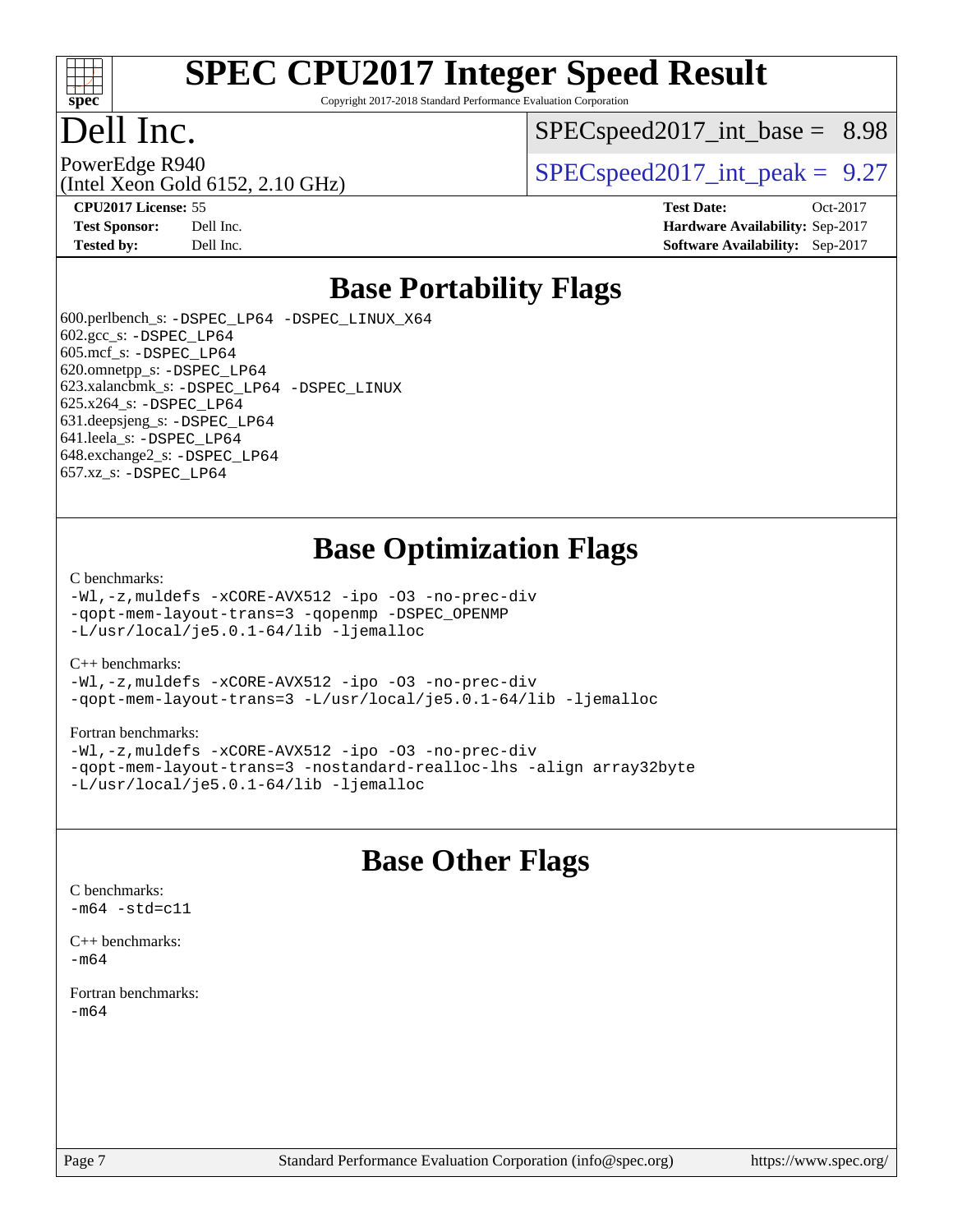

Copyright 2017-2018 Standard Performance Evaluation Corporation

## Dell Inc.

 $SPECspeed2017\_int\_base = 8.98$ 

### (Intel Xeon Gold 6152, 2.10 GHz)

PowerEdge R940<br>  $SPEC speed2017$  int\_peak = 9.27

**[CPU2017 License:](http://www.spec.org/auto/cpu2017/Docs/result-fields.html#CPU2017License)** 55 **[Test Date:](http://www.spec.org/auto/cpu2017/Docs/result-fields.html#TestDate)** Oct-2017 **[Test Sponsor:](http://www.spec.org/auto/cpu2017/Docs/result-fields.html#TestSponsor)** Dell Inc. **[Hardware Availability:](http://www.spec.org/auto/cpu2017/Docs/result-fields.html#HardwareAvailability)** Sep-2017 **[Tested by:](http://www.spec.org/auto/cpu2017/Docs/result-fields.html#Testedby)** Dell Inc. **[Software Availability:](http://www.spec.org/auto/cpu2017/Docs/result-fields.html#SoftwareAvailability)** Sep-2017

#### **[Peak Compiler Invocation](http://www.spec.org/auto/cpu2017/Docs/result-fields.html#PeakCompilerInvocation)**

[C benchmarks](http://www.spec.org/auto/cpu2017/Docs/result-fields.html#Cbenchmarks):

[icc](http://www.spec.org/cpu2017/results/res2017q4/cpu2017-20171114-00614.flags.html#user_CCpeak_intel_icc_18.0_66fc1ee009f7361af1fbd72ca7dcefbb700085f36577c54f309893dd4ec40d12360134090235512931783d35fd58c0460139e722d5067c5574d8eaf2b3e37e92)

[C++ benchmarks:](http://www.spec.org/auto/cpu2017/Docs/result-fields.html#CXXbenchmarks) [icpc](http://www.spec.org/cpu2017/results/res2017q4/cpu2017-20171114-00614.flags.html#user_CXXpeak_intel_icpc_18.0_c510b6838c7f56d33e37e94d029a35b4a7bccf4766a728ee175e80a419847e808290a9b78be685c44ab727ea267ec2f070ec5dc83b407c0218cded6866a35d07)

[Fortran benchmarks](http://www.spec.org/auto/cpu2017/Docs/result-fields.html#Fortranbenchmarks): [ifort](http://www.spec.org/cpu2017/results/res2017q4/cpu2017-20171114-00614.flags.html#user_FCpeak_intel_ifort_18.0_8111460550e3ca792625aed983ce982f94888b8b503583aa7ba2b8303487b4d8a21a13e7191a45c5fd58ff318f48f9492884d4413fa793fd88dd292cad7027ca)

#### **[Peak Portability Flags](http://www.spec.org/auto/cpu2017/Docs/result-fields.html#PeakPortabilityFlags)**

 600.perlbench\_s: [-DSPEC\\_LP64](http://www.spec.org/cpu2017/results/res2017q4/cpu2017-20171114-00614.flags.html#b600.perlbench_s_peakPORTABILITY_DSPEC_LP64) [-DSPEC\\_LINUX\\_X64](http://www.spec.org/cpu2017/results/res2017q4/cpu2017-20171114-00614.flags.html#b600.perlbench_s_peakCPORTABILITY_DSPEC_LINUX_X64) 602.gcc\_s: [-DSPEC\\_LP64](http://www.spec.org/cpu2017/results/res2017q4/cpu2017-20171114-00614.flags.html#suite_peakPORTABILITY602_gcc_s_DSPEC_LP64) 605.mcf\_s: [-DSPEC\\_LP64](http://www.spec.org/cpu2017/results/res2017q4/cpu2017-20171114-00614.flags.html#suite_peakPORTABILITY605_mcf_s_DSPEC_LP64) 620.omnetpp\_s: [-DSPEC\\_LP64](http://www.spec.org/cpu2017/results/res2017q4/cpu2017-20171114-00614.flags.html#suite_peakPORTABILITY620_omnetpp_s_DSPEC_LP64) 623.xalancbmk\_s: [-D\\_FILE\\_OFFSET\\_BITS=64](http://www.spec.org/cpu2017/results/res2017q4/cpu2017-20171114-00614.flags.html#user_peakPORTABILITY623_xalancbmk_s_file_offset_bits_64_5ae949a99b284ddf4e95728d47cb0843d81b2eb0e18bdfe74bbf0f61d0b064f4bda2f10ea5eb90e1dcab0e84dbc592acfc5018bc955c18609f94ddb8d550002c) [-DSPEC\\_LINUX](http://www.spec.org/cpu2017/results/res2017q4/cpu2017-20171114-00614.flags.html#b623.xalancbmk_s_peakCXXPORTABILITY_DSPEC_LINUX) 625.x264\_s: [-DSPEC\\_LP64](http://www.spec.org/cpu2017/results/res2017q4/cpu2017-20171114-00614.flags.html#suite_peakPORTABILITY625_x264_s_DSPEC_LP64) 631.deepsjeng\_s: [-DSPEC\\_LP64](http://www.spec.org/cpu2017/results/res2017q4/cpu2017-20171114-00614.flags.html#suite_peakPORTABILITY631_deepsjeng_s_DSPEC_LP64) 641.leela\_s: [-DSPEC\\_LP64](http://www.spec.org/cpu2017/results/res2017q4/cpu2017-20171114-00614.flags.html#suite_peakPORTABILITY641_leela_s_DSPEC_LP64) 648.exchange2\_s: [-DSPEC\\_LP64](http://www.spec.org/cpu2017/results/res2017q4/cpu2017-20171114-00614.flags.html#suite_peakPORTABILITY648_exchange2_s_DSPEC_LP64) 657.xz\_s: [-DSPEC\\_LP64](http://www.spec.org/cpu2017/results/res2017q4/cpu2017-20171114-00614.flags.html#suite_peakPORTABILITY657_xz_s_DSPEC_LP64)

## **[Peak Optimization Flags](http://www.spec.org/auto/cpu2017/Docs/result-fields.html#PeakOptimizationFlags)**

[C benchmarks](http://www.spec.org/auto/cpu2017/Docs/result-fields.html#Cbenchmarks):

600.perlbench\_s:  $-W1$ , -z, muldefs [-prof-gen](http://www.spec.org/cpu2017/results/res2017q4/cpu2017-20171114-00614.flags.html#user_peakPASS1_CFLAGSPASS1_LDFLAGS600_perlbench_s_prof_gen_5aa4926d6013ddb2a31985c654b3eb18169fc0c6952a63635c234f711e6e63dd76e94ad52365559451ec499a2cdb89e4dc58ba4c67ef54ca681ffbe1461d6b36)(pass 1) [-prof-use](http://www.spec.org/cpu2017/results/res2017q4/cpu2017-20171114-00614.flags.html#user_peakPASS2_CFLAGSPASS2_LDFLAGS600_perlbench_s_prof_use_1a21ceae95f36a2b53c25747139a6c16ca95bd9def2a207b4f0849963b97e94f5260e30a0c64f4bb623698870e679ca08317ef8150905d41bd88c6f78df73f19)(pass 2) -02 [-xCORE-AVX512](http://www.spec.org/cpu2017/results/res2017q4/cpu2017-20171114-00614.flags.html#user_peakPASS2_COPTIMIZE600_perlbench_s_f-xCORE-AVX512) [-qopt-mem-layout-trans=3](http://www.spec.org/cpu2017/results/res2017q4/cpu2017-20171114-00614.flags.html#user_peakPASS1_COPTIMIZEPASS2_COPTIMIZE600_perlbench_s_f-qopt-mem-layout-trans_de80db37974c74b1f0e20d883f0b675c88c3b01e9d123adea9b28688d64333345fb62bc4a798493513fdb68f60282f9a726aa07f478b2f7113531aecce732043) [-ipo](http://www.spec.org/cpu2017/results/res2017q4/cpu2017-20171114-00614.flags.html#user_peakPASS2_COPTIMIZE600_perlbench_s_f-ipo) [-O3](http://www.spec.org/cpu2017/results/res2017q4/cpu2017-20171114-00614.flags.html#user_peakPASS2_COPTIMIZE600_perlbench_s_f-O3) [-no-prec-div](http://www.spec.org/cpu2017/results/res2017q4/cpu2017-20171114-00614.flags.html#user_peakPASS2_COPTIMIZE600_perlbench_s_f-no-prec-div) [-DSPEC\\_SUPPRESS\\_OPENMP](http://www.spec.org/cpu2017/results/res2017q4/cpu2017-20171114-00614.flags.html#suite_peakPASS1_COPTIMIZE600_perlbench_s_DSPEC_SUPPRESS_OPENMP) [-qopenmp](http://www.spec.org/cpu2017/results/res2017q4/cpu2017-20171114-00614.flags.html#user_peakPASS2_COPTIMIZE600_perlbench_s_qopenmp_16be0c44f24f464004c6784a7acb94aca937f053568ce72f94b139a11c7c168634a55f6653758ddd83bcf7b8463e8028bb0b48b77bcddc6b78d5d95bb1df2967) [-DSPEC\\_OPENMP](http://www.spec.org/cpu2017/results/res2017q4/cpu2017-20171114-00614.flags.html#suite_peakPASS2_COPTIMIZE600_perlbench_s_DSPEC_OPENMP) [-fno-strict-overflow](http://www.spec.org/cpu2017/results/res2017q4/cpu2017-20171114-00614.flags.html#user_peakEXTRA_OPTIMIZE600_perlbench_s_f-fno-strict-overflow) [-L/usr/local/je5.0.1-64/lib](http://www.spec.org/cpu2017/results/res2017q4/cpu2017-20171114-00614.flags.html#user_peakEXTRA_LIBS600_perlbench_s_jemalloc_link_path64_4b10a636b7bce113509b17f3bd0d6226c5fb2346b9178c2d0232c14f04ab830f976640479e5c33dc2bcbbdad86ecfb6634cbbd4418746f06f368b512fced5394) [-ljemalloc](http://www.spec.org/cpu2017/results/res2017q4/cpu2017-20171114-00614.flags.html#user_peakEXTRA_LIBS600_perlbench_s_jemalloc_link_lib_d1249b907c500fa1c0672f44f562e3d0f79738ae9e3c4a9c376d49f265a04b9c99b167ecedbf6711b3085be911c67ff61f150a17b3472be731631ba4d0471706)

 602.gcc\_s: [-Wl,-z,muldefs](http://www.spec.org/cpu2017/results/res2017q4/cpu2017-20171114-00614.flags.html#user_peakEXTRA_LDFLAGS602_gcc_s_link_force_multiple1_b4cbdb97b34bdee9ceefcfe54f4c8ea74255f0b02a4b23e853cdb0e18eb4525ac79b5a88067c842dd0ee6996c24547a27a4b99331201badda8798ef8a743f577) [-prof-gen](http://www.spec.org/cpu2017/results/res2017q4/cpu2017-20171114-00614.flags.html#user_peakPASS1_CFLAGSPASS1_LDFLAGS602_gcc_s_prof_gen_5aa4926d6013ddb2a31985c654b3eb18169fc0c6952a63635c234f711e6e63dd76e94ad52365559451ec499a2cdb89e4dc58ba4c67ef54ca681ffbe1461d6b36)(pass 1) [-prof-use](http://www.spec.org/cpu2017/results/res2017q4/cpu2017-20171114-00614.flags.html#user_peakPASS2_CFLAGSPASS2_LDFLAGS602_gcc_s_prof_use_1a21ceae95f36a2b53c25747139a6c16ca95bd9def2a207b4f0849963b97e94f5260e30a0c64f4bb623698870e679ca08317ef8150905d41bd88c6f78df73f19)(pass 2) [-O2](http://www.spec.org/cpu2017/results/res2017q4/cpu2017-20171114-00614.flags.html#user_peakPASS1_COPTIMIZE602_gcc_s_f-O2) [-xCORE-AVX512](http://www.spec.org/cpu2017/results/res2017q4/cpu2017-20171114-00614.flags.html#user_peakPASS2_COPTIMIZE602_gcc_s_f-xCORE-AVX512) [-qopt-mem-layout-trans=3](http://www.spec.org/cpu2017/results/res2017q4/cpu2017-20171114-00614.flags.html#user_peakPASS1_COPTIMIZEPASS2_COPTIMIZE602_gcc_s_f-qopt-mem-layout-trans_de80db37974c74b1f0e20d883f0b675c88c3b01e9d123adea9b28688d64333345fb62bc4a798493513fdb68f60282f9a726aa07f478b2f7113531aecce732043) [-ipo](http://www.spec.org/cpu2017/results/res2017q4/cpu2017-20171114-00614.flags.html#user_peakPASS2_COPTIMIZE602_gcc_s_f-ipo) [-O3](http://www.spec.org/cpu2017/results/res2017q4/cpu2017-20171114-00614.flags.html#user_peakPASS2_COPTIMIZE602_gcc_s_f-O3) [-no-prec-div](http://www.spec.org/cpu2017/results/res2017q4/cpu2017-20171114-00614.flags.html#user_peakPASS2_COPTIMIZE602_gcc_s_f-no-prec-div) [-DSPEC\\_SUPPRESS\\_OPENMP](http://www.spec.org/cpu2017/results/res2017q4/cpu2017-20171114-00614.flags.html#suite_peakPASS1_COPTIMIZE602_gcc_s_DSPEC_SUPPRESS_OPENMP) [-qopenmp](http://www.spec.org/cpu2017/results/res2017q4/cpu2017-20171114-00614.flags.html#user_peakPASS2_COPTIMIZE602_gcc_s_qopenmp_16be0c44f24f464004c6784a7acb94aca937f053568ce72f94b139a11c7c168634a55f6653758ddd83bcf7b8463e8028bb0b48b77bcddc6b78d5d95bb1df2967) [-DSPEC\\_OPENMP](http://www.spec.org/cpu2017/results/res2017q4/cpu2017-20171114-00614.flags.html#suite_peakPASS2_COPTIMIZE602_gcc_s_DSPEC_OPENMP) [-L/usr/local/je5.0.1-64/lib](http://www.spec.org/cpu2017/results/res2017q4/cpu2017-20171114-00614.flags.html#user_peakEXTRA_LIBS602_gcc_s_jemalloc_link_path64_4b10a636b7bce113509b17f3bd0d6226c5fb2346b9178c2d0232c14f04ab830f976640479e5c33dc2bcbbdad86ecfb6634cbbd4418746f06f368b512fced5394) [-ljemalloc](http://www.spec.org/cpu2017/results/res2017q4/cpu2017-20171114-00614.flags.html#user_peakEXTRA_LIBS602_gcc_s_jemalloc_link_lib_d1249b907c500fa1c0672f44f562e3d0f79738ae9e3c4a9c376d49f265a04b9c99b167ecedbf6711b3085be911c67ff61f150a17b3472be731631ba4d0471706)

| 605.mcf s: $-Wl$ , $-z$ , muldefs $-prof-qen(pass 1)$ $-prof-use(pass 2) -ipo$ |
|--------------------------------------------------------------------------------|
| -xCORE-AVX512 -03 -no-prec-div -gopt-mem-layout-trans=3                        |
| -DSPEC SUPPRESS OPENMP - gopenmp - DSPEC OPENMP                                |
| $-L/usr/local/ie5.0.1-64/lib -liemalloc$                                       |

**(Continued on next page)**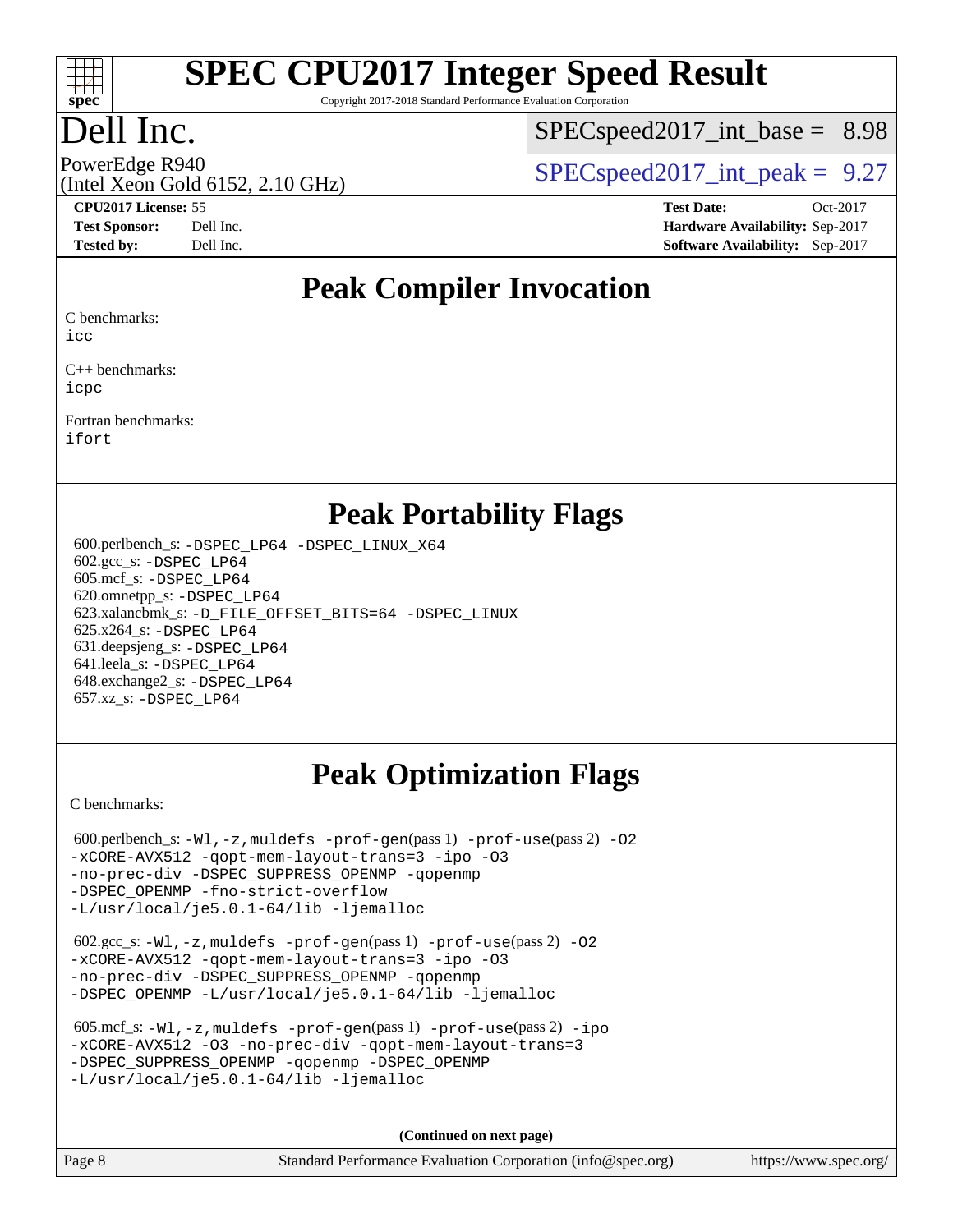

Copyright 2017-2018 Standard Performance Evaluation Corporation

## Dell Inc.

 $SPEC speed2017\_int\_base = 8.98$ 

(Intel Xeon Gold 6152, 2.10 GHz)

PowerEdge R940<br>  $SPEC speed2017$  int\_peak = 9.27

**[CPU2017 License:](http://www.spec.org/auto/cpu2017/Docs/result-fields.html#CPU2017License)** 55 **[Test Date:](http://www.spec.org/auto/cpu2017/Docs/result-fields.html#TestDate)** Oct-2017 **[Test Sponsor:](http://www.spec.org/auto/cpu2017/Docs/result-fields.html#TestSponsor)** Dell Inc. **[Hardware Availability:](http://www.spec.org/auto/cpu2017/Docs/result-fields.html#HardwareAvailability)** Sep-2017 **[Tested by:](http://www.spec.org/auto/cpu2017/Docs/result-fields.html#Testedby)** Dell Inc. **[Software Availability:](http://www.spec.org/auto/cpu2017/Docs/result-fields.html#SoftwareAvailability)** Sep-2017

## **[Peak Optimization Flags \(Continued\)](http://www.spec.org/auto/cpu2017/Docs/result-fields.html#PeakOptimizationFlags)**

 625.x264\_s: [-Wl,-z,muldefs](http://www.spec.org/cpu2017/results/res2017q4/cpu2017-20171114-00614.flags.html#user_peakEXTRA_LDFLAGS625_x264_s_link_force_multiple1_b4cbdb97b34bdee9ceefcfe54f4c8ea74255f0b02a4b23e853cdb0e18eb4525ac79b5a88067c842dd0ee6996c24547a27a4b99331201badda8798ef8a743f577) [-xCORE-AVX512](http://www.spec.org/cpu2017/results/res2017q4/cpu2017-20171114-00614.flags.html#user_peakCOPTIMIZE625_x264_s_f-xCORE-AVX512) [-ipo](http://www.spec.org/cpu2017/results/res2017q4/cpu2017-20171114-00614.flags.html#user_peakCOPTIMIZE625_x264_s_f-ipo) [-O3](http://www.spec.org/cpu2017/results/res2017q4/cpu2017-20171114-00614.flags.html#user_peakCOPTIMIZE625_x264_s_f-O3) [-no-prec-div](http://www.spec.org/cpu2017/results/res2017q4/cpu2017-20171114-00614.flags.html#user_peakCOPTIMIZE625_x264_s_f-no-prec-div) [-qopt-mem-layout-trans=3](http://www.spec.org/cpu2017/results/res2017q4/cpu2017-20171114-00614.flags.html#user_peakCOPTIMIZE625_x264_s_f-qopt-mem-layout-trans_de80db37974c74b1f0e20d883f0b675c88c3b01e9d123adea9b28688d64333345fb62bc4a798493513fdb68f60282f9a726aa07f478b2f7113531aecce732043) [-qopenmp](http://www.spec.org/cpu2017/results/res2017q4/cpu2017-20171114-00614.flags.html#user_peakCOPTIMIZE625_x264_s_qopenmp_16be0c44f24f464004c6784a7acb94aca937f053568ce72f94b139a11c7c168634a55f6653758ddd83bcf7b8463e8028bb0b48b77bcddc6b78d5d95bb1df2967) [-DSPEC\\_OPENMP](http://www.spec.org/cpu2017/results/res2017q4/cpu2017-20171114-00614.flags.html#suite_peakCOPTIMIZE625_x264_s_DSPEC_OPENMP) [-L/usr/local/je5.0.1-64/lib](http://www.spec.org/cpu2017/results/res2017q4/cpu2017-20171114-00614.flags.html#user_peakEXTRA_LIBS625_x264_s_jemalloc_link_path64_4b10a636b7bce113509b17f3bd0d6226c5fb2346b9178c2d0232c14f04ab830f976640479e5c33dc2bcbbdad86ecfb6634cbbd4418746f06f368b512fced5394) [-ljemalloc](http://www.spec.org/cpu2017/results/res2017q4/cpu2017-20171114-00614.flags.html#user_peakEXTRA_LIBS625_x264_s_jemalloc_link_lib_d1249b907c500fa1c0672f44f562e3d0f79738ae9e3c4a9c376d49f265a04b9c99b167ecedbf6711b3085be911c67ff61f150a17b3472be731631ba4d0471706)

657.xz\_s: Same as 602.gcc\_s

[C++ benchmarks:](http://www.spec.org/auto/cpu2017/Docs/result-fields.html#CXXbenchmarks)

620.omnetpp\_s: $-W1$ ,-z,muldefs -prof-qen(pass 1) [-prof-use](http://www.spec.org/cpu2017/results/res2017q4/cpu2017-20171114-00614.flags.html#user_peakPASS2_CXXFLAGSPASS2_LDFLAGS620_omnetpp_s_prof_use_1a21ceae95f36a2b53c25747139a6c16ca95bd9def2a207b4f0849963b97e94f5260e30a0c64f4bb623698870e679ca08317ef8150905d41bd88c6f78df73f19)(pass 2) [-ipo](http://www.spec.org/cpu2017/results/res2017q4/cpu2017-20171114-00614.flags.html#user_peakPASS1_CXXOPTIMIZEPASS2_CXXOPTIMIZE620_omnetpp_s_f-ipo) [-xCORE-AVX512](http://www.spec.org/cpu2017/results/res2017q4/cpu2017-20171114-00614.flags.html#user_peakPASS2_CXXOPTIMIZE620_omnetpp_s_f-xCORE-AVX512) [-O3](http://www.spec.org/cpu2017/results/res2017q4/cpu2017-20171114-00614.flags.html#user_peakPASS1_CXXOPTIMIZEPASS2_CXXOPTIMIZE620_omnetpp_s_f-O3) [-no-prec-div](http://www.spec.org/cpu2017/results/res2017q4/cpu2017-20171114-00614.flags.html#user_peakPASS1_CXXOPTIMIZEPASS2_CXXOPTIMIZE620_omnetpp_s_f-no-prec-div) [-qopt-mem-layout-trans=3](http://www.spec.org/cpu2017/results/res2017q4/cpu2017-20171114-00614.flags.html#user_peakPASS1_CXXOPTIMIZEPASS2_CXXOPTIMIZE620_omnetpp_s_f-qopt-mem-layout-trans_de80db37974c74b1f0e20d883f0b675c88c3b01e9d123adea9b28688d64333345fb62bc4a798493513fdb68f60282f9a726aa07f478b2f7113531aecce732043) [-DSPEC\\_SUPPRESS\\_OPENMP](http://www.spec.org/cpu2017/results/res2017q4/cpu2017-20171114-00614.flags.html#suite_peakPASS1_CXXOPTIMIZE620_omnetpp_s_DSPEC_SUPPRESS_OPENMP) [-qopenmp](http://www.spec.org/cpu2017/results/res2017q4/cpu2017-20171114-00614.flags.html#user_peakPASS2_CXXOPTIMIZE620_omnetpp_s_qopenmp_16be0c44f24f464004c6784a7acb94aca937f053568ce72f94b139a11c7c168634a55f6653758ddd83bcf7b8463e8028bb0b48b77bcddc6b78d5d95bb1df2967) [-DSPEC\\_OPENMP](http://www.spec.org/cpu2017/results/res2017q4/cpu2017-20171114-00614.flags.html#suite_peakPASS2_CXXOPTIMIZE620_omnetpp_s_DSPEC_OPENMP) [-L/usr/local/je5.0.1-64/lib](http://www.spec.org/cpu2017/results/res2017q4/cpu2017-20171114-00614.flags.html#user_peakEXTRA_LIBS620_omnetpp_s_jemalloc_link_path64_4b10a636b7bce113509b17f3bd0d6226c5fb2346b9178c2d0232c14f04ab830f976640479e5c33dc2bcbbdad86ecfb6634cbbd4418746f06f368b512fced5394) [-ljemalloc](http://www.spec.org/cpu2017/results/res2017q4/cpu2017-20171114-00614.flags.html#user_peakEXTRA_LIBS620_omnetpp_s_jemalloc_link_lib_d1249b907c500fa1c0672f44f562e3d0f79738ae9e3c4a9c376d49f265a04b9c99b167ecedbf6711b3085be911c67ff61f150a17b3472be731631ba4d0471706)

 623.xalancbmk\_s: [-L/opt/intel/compilers\\_and\\_libraries\\_2018/linux/lib/ia32](http://www.spec.org/cpu2017/results/res2017q4/cpu2017-20171114-00614.flags.html#user_peakCXXLD623_xalancbmk_s_Enable-32bit-runtime_af243bdb1d79e4c7a4f720bf8275e627de2ecd461de63307bc14cef0633fde3cd7bb2facb32dcc8be9566045fb55d40ce2b72b725f73827aa7833441b71b9343) [-Wl,-z,muldefs](http://www.spec.org/cpu2017/results/res2017q4/cpu2017-20171114-00614.flags.html#user_peakEXTRA_LDFLAGS623_xalancbmk_s_link_force_multiple1_b4cbdb97b34bdee9ceefcfe54f4c8ea74255f0b02a4b23e853cdb0e18eb4525ac79b5a88067c842dd0ee6996c24547a27a4b99331201badda8798ef8a743f577) [-prof-gen](http://www.spec.org/cpu2017/results/res2017q4/cpu2017-20171114-00614.flags.html#user_peakPASS1_CXXFLAGSPASS1_LDFLAGS623_xalancbmk_s_prof_gen_5aa4926d6013ddb2a31985c654b3eb18169fc0c6952a63635c234f711e6e63dd76e94ad52365559451ec499a2cdb89e4dc58ba4c67ef54ca681ffbe1461d6b36)(pass 1) [-prof-use](http://www.spec.org/cpu2017/results/res2017q4/cpu2017-20171114-00614.flags.html#user_peakPASS2_CXXFLAGSPASS2_LDFLAGS623_xalancbmk_s_prof_use_1a21ceae95f36a2b53c25747139a6c16ca95bd9def2a207b4f0849963b97e94f5260e30a0c64f4bb623698870e679ca08317ef8150905d41bd88c6f78df73f19)(pass 2) [-ipo](http://www.spec.org/cpu2017/results/res2017q4/cpu2017-20171114-00614.flags.html#user_peakPASS1_CXXOPTIMIZEPASS2_CXXOPTIMIZE623_xalancbmk_s_f-ipo) [-xCORE-AVX512](http://www.spec.org/cpu2017/results/res2017q4/cpu2017-20171114-00614.flags.html#user_peakPASS2_CXXOPTIMIZE623_xalancbmk_s_f-xCORE-AVX512) [-O3](http://www.spec.org/cpu2017/results/res2017q4/cpu2017-20171114-00614.flags.html#user_peakPASS1_CXXOPTIMIZEPASS2_CXXOPTIMIZE623_xalancbmk_s_f-O3) [-no-prec-div](http://www.spec.org/cpu2017/results/res2017q4/cpu2017-20171114-00614.flags.html#user_peakPASS1_CXXOPTIMIZEPASS2_CXXOPTIMIZE623_xalancbmk_s_f-no-prec-div) [-qopt-mem-layout-trans=3](http://www.spec.org/cpu2017/results/res2017q4/cpu2017-20171114-00614.flags.html#user_peakPASS1_CXXOPTIMIZEPASS2_CXXOPTIMIZE623_xalancbmk_s_f-qopt-mem-layout-trans_de80db37974c74b1f0e20d883f0b675c88c3b01e9d123adea9b28688d64333345fb62bc4a798493513fdb68f60282f9a726aa07f478b2f7113531aecce732043) [-DSPEC\\_SUPPRESS\\_OPENMP](http://www.spec.org/cpu2017/results/res2017q4/cpu2017-20171114-00614.flags.html#suite_peakPASS1_CXXOPTIMIZE623_xalancbmk_s_DSPEC_SUPPRESS_OPENMP) [-qopenmp](http://www.spec.org/cpu2017/results/res2017q4/cpu2017-20171114-00614.flags.html#user_peakPASS2_CXXOPTIMIZE623_xalancbmk_s_qopenmp_16be0c44f24f464004c6784a7acb94aca937f053568ce72f94b139a11c7c168634a55f6653758ddd83bcf7b8463e8028bb0b48b77bcddc6b78d5d95bb1df2967) [-DSPEC\\_OPENMP](http://www.spec.org/cpu2017/results/res2017q4/cpu2017-20171114-00614.flags.html#suite_peakPASS2_CXXOPTIMIZE623_xalancbmk_s_DSPEC_OPENMP) [-L/usr/local/je5.0.1-32/lib](http://www.spec.org/cpu2017/results/res2017q4/cpu2017-20171114-00614.flags.html#user_peakEXTRA_LIBS623_xalancbmk_s_jemalloc_link_path32_e29f22e8e6c17053bbc6a0971f5a9c01a601a06bb1a59df2084b77a2fe0a2995b64fd4256feaeea39eeba3aae142e96e2b2b0a28974019c0c0c88139a84f900a) [-ljemalloc](http://www.spec.org/cpu2017/results/res2017q4/cpu2017-20171114-00614.flags.html#user_peakEXTRA_LIBS623_xalancbmk_s_jemalloc_link_lib_d1249b907c500fa1c0672f44f562e3d0f79738ae9e3c4a9c376d49f265a04b9c99b167ecedbf6711b3085be911c67ff61f150a17b3472be731631ba4d0471706)

631.deepsjeng\_s: Same as 620.omnetpp\_s

641.leela\_s: Same as 620.omnetpp\_s

[Fortran benchmarks](http://www.spec.org/auto/cpu2017/Docs/result-fields.html#Fortranbenchmarks): [-Wl,-z,muldefs](http://www.spec.org/cpu2017/results/res2017q4/cpu2017-20171114-00614.flags.html#user_FCpeak_link_force_multiple1_b4cbdb97b34bdee9ceefcfe54f4c8ea74255f0b02a4b23e853cdb0e18eb4525ac79b5a88067c842dd0ee6996c24547a27a4b99331201badda8798ef8a743f577) [-xCORE-AVX512](http://www.spec.org/cpu2017/results/res2017q4/cpu2017-20171114-00614.flags.html#user_FCpeak_f-xCORE-AVX512) [-ipo](http://www.spec.org/cpu2017/results/res2017q4/cpu2017-20171114-00614.flags.html#user_FCpeak_f-ipo) [-O3](http://www.spec.org/cpu2017/results/res2017q4/cpu2017-20171114-00614.flags.html#user_FCpeak_f-O3) [-no-prec-div](http://www.spec.org/cpu2017/results/res2017q4/cpu2017-20171114-00614.flags.html#user_FCpeak_f-no-prec-div) [-qopt-mem-layout-trans=3](http://www.spec.org/cpu2017/results/res2017q4/cpu2017-20171114-00614.flags.html#user_FCpeak_f-qopt-mem-layout-trans_de80db37974c74b1f0e20d883f0b675c88c3b01e9d123adea9b28688d64333345fb62bc4a798493513fdb68f60282f9a726aa07f478b2f7113531aecce732043) [-nostandard-realloc-lhs](http://www.spec.org/cpu2017/results/res2017q4/cpu2017-20171114-00614.flags.html#user_FCpeak_f_2003_std_realloc_82b4557e90729c0f113870c07e44d33d6f5a304b4f63d4c15d2d0f1fab99f5daaed73bdb9275d9ae411527f28b936061aa8b9c8f2d63842963b95c9dd6426b8a) [-align array32byte](http://www.spec.org/cpu2017/results/res2017q4/cpu2017-20171114-00614.flags.html#user_FCpeak_align_array32byte_b982fe038af199962ba9a80c053b8342c548c85b40b8e86eb3cc33dee0d7986a4af373ac2d51c3f7cf710a18d62fdce2948f201cd044323541f22fc0fffc51b6) [-L/usr/local/je5.0.1-64/lib](http://www.spec.org/cpu2017/results/res2017q4/cpu2017-20171114-00614.flags.html#user_FCpeak_jemalloc_link_path64_4b10a636b7bce113509b17f3bd0d6226c5fb2346b9178c2d0232c14f04ab830f976640479e5c33dc2bcbbdad86ecfb6634cbbd4418746f06f368b512fced5394) [-ljemalloc](http://www.spec.org/cpu2017/results/res2017q4/cpu2017-20171114-00614.flags.html#user_FCpeak_jemalloc_link_lib_d1249b907c500fa1c0672f44f562e3d0f79738ae9e3c4a9c376d49f265a04b9c99b167ecedbf6711b3085be911c67ff61f150a17b3472be731631ba4d0471706)

#### **[Peak Other Flags](http://www.spec.org/auto/cpu2017/Docs/result-fields.html#PeakOtherFlags)**

[C benchmarks](http://www.spec.org/auto/cpu2017/Docs/result-fields.html#Cbenchmarks):  $-m64 - std= c11$  $-m64 - std= c11$ 

[C++ benchmarks \(except as noted below\):](http://www.spec.org/auto/cpu2017/Docs/result-fields.html#CXXbenchmarksexceptasnotedbelow) [-m64](http://www.spec.org/cpu2017/results/res2017q4/cpu2017-20171114-00614.flags.html#user_CXXpeak_intel_intel64_18.0_af43caccfc8ded86e7699f2159af6efc7655f51387b94da716254467f3c01020a5059329e2569e4053f409e7c9202a7efc638f7a6d1ffb3f52dea4a3e31d82ab)

623.xalancbmk\_s: [-m32](http://www.spec.org/cpu2017/results/res2017q4/cpu2017-20171114-00614.flags.html#user_peakCXXLD623_xalancbmk_s_intel_ia32_18.0_2666f1173eb60787016b673bfe1358e27016ef7649ea4884b7bc6187fd89dc221d14632e22638cde1c647a518de97358ab15d4ad098ee4e19a8b28d0c25e14bf)

[Fortran benchmarks](http://www.spec.org/auto/cpu2017/Docs/result-fields.html#Fortranbenchmarks): [-m64](http://www.spec.org/cpu2017/results/res2017q4/cpu2017-20171114-00614.flags.html#user_FCpeak_intel_intel64_18.0_af43caccfc8ded86e7699f2159af6efc7655f51387b94da716254467f3c01020a5059329e2569e4053f409e7c9202a7efc638f7a6d1ffb3f52dea4a3e31d82ab)